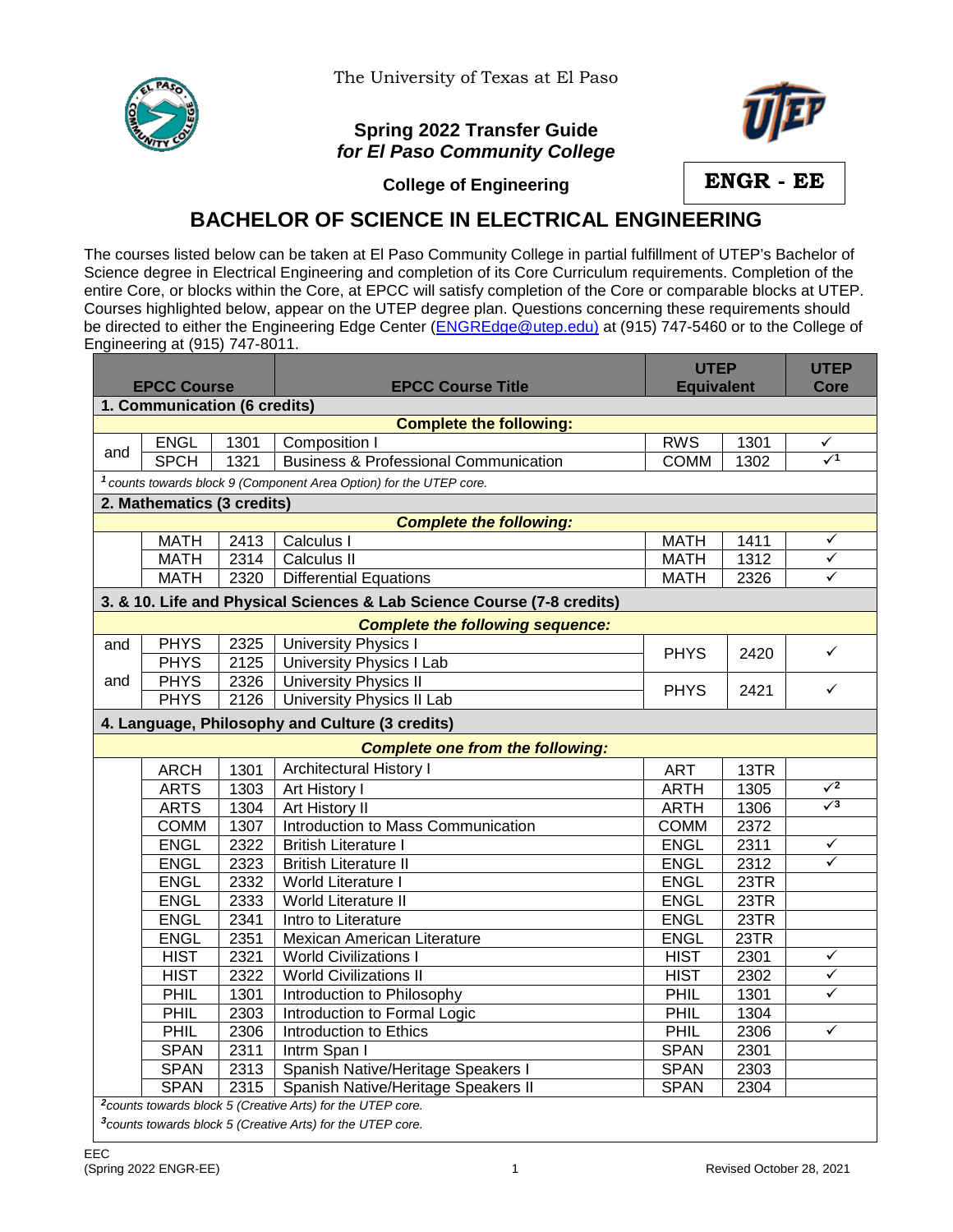| <b>EPCC Course</b>                            |                                                                                                                            |       | <b>EPCC Course Title</b>                                                                                                            | <b>UTEP</b><br><b>Equivalent</b> |       | <b>UTEP</b><br>Core     |  |  |  |  |  |  |
|-----------------------------------------------|----------------------------------------------------------------------------------------------------------------------------|-------|-------------------------------------------------------------------------------------------------------------------------------------|----------------------------------|-------|-------------------------|--|--|--|--|--|--|
| 5. Creative Arts (3 credits)                  |                                                                                                                            |       |                                                                                                                                     |                                  |       |                         |  |  |  |  |  |  |
| <b>Complete one from the following:</b>       |                                                                                                                            |       |                                                                                                                                     |                                  |       |                         |  |  |  |  |  |  |
|                                               | <b>ARTS</b>                                                                                                                | 1301  | Art Appreciation                                                                                                                    | <b>ART</b>                       | 1300  | $\checkmark$            |  |  |  |  |  |  |
|                                               | <b>COMM</b>                                                                                                                | 2366  | Film Appreciation                                                                                                                   | <b>FILM</b>                      | 1390  | $\checkmark$            |  |  |  |  |  |  |
|                                               | <b>DANC</b>                                                                                                                | 2303  | Dance Appreciation                                                                                                                  | <b>DANC</b>                      | 1304  | $\checkmark$            |  |  |  |  |  |  |
|                                               | <b>DRAM</b>                                                                                                                | 1310  | <b>Theatre Appreciation</b>                                                                                                         | <b>THEA</b>                      | 1313  | $\checkmark$            |  |  |  |  |  |  |
|                                               | <b>MUSI</b>                                                                                                                | 1306  | <b>Music Appreciation</b>                                                                                                           | <b>MUSL</b>                      | 1324  | $\checkmark$            |  |  |  |  |  |  |
|                                               | <b>MUSI</b>                                                                                                                | 1310  | American Music                                                                                                                      | <b>MUSL</b>                      | 1327  | $\checkmark$            |  |  |  |  |  |  |
| 6. American History (6 credits)               |                                                                                                                            |       |                                                                                                                                     |                                  |       |                         |  |  |  |  |  |  |
| <b>Complete the following:</b>                |                                                                                                                            |       |                                                                                                                                     |                                  |       |                         |  |  |  |  |  |  |
|                                               | <b>HIST</b>                                                                                                                | 1301  | United States History I                                                                                                             | <b>HIST</b>                      | 1301  | $\checkmark$            |  |  |  |  |  |  |
|                                               | <b>HIST</b>                                                                                                                | 1302  | <b>United States History II</b>                                                                                                     | <b>HIST</b>                      | 1302  | $\overline{\checkmark}$ |  |  |  |  |  |  |
|                                               |                                                                                                                            |       | 7. Government/Political Science (6 credits)                                                                                         |                                  |       |                         |  |  |  |  |  |  |
| <b>Complete both at the same institution:</b> |                                                                                                                            |       |                                                                                                                                     |                                  |       |                         |  |  |  |  |  |  |
|                                               |                                                                                                                            | 2305/ | <b>Federal Government</b>                                                                                                           |                                  | 2310/ |                         |  |  |  |  |  |  |
|                                               | <b>GOVT</b>                                                                                                                | 2306  | <b>Texas Government</b>                                                                                                             | <b>POLS</b>                      | 2311  | $\checkmark$            |  |  |  |  |  |  |
|                                               |                                                                                                                            |       | It is recommended that both Political Science courses be completed at EPCC then transferred to UTEP or both courses be completed at |                                  |       |                         |  |  |  |  |  |  |
| UTEP.                                         |                                                                                                                            |       |                                                                                                                                     |                                  |       |                         |  |  |  |  |  |  |
|                                               |                                                                                                                            |       | 8. Social & Behavioral Sciences (3 credits)                                                                                         |                                  |       |                         |  |  |  |  |  |  |
|                                               |                                                                                                                            |       | <b>Complete one from the following:</b>                                                                                             |                                  |       |                         |  |  |  |  |  |  |
|                                               | <b>ECON</b>                                                                                                                | 1301  | Introduction to Economics                                                                                                           | <b>ECON</b>                      | 1301  |                         |  |  |  |  |  |  |
|                                               | <b>ECON</b>                                                                                                                | 2301  | Principles of Macroeconomics                                                                                                        | <b>ECON</b>                      | 2303  | $\checkmark$            |  |  |  |  |  |  |
|                                               | <b>ECON</b>                                                                                                                | 2302  | Principles of Microeconomics                                                                                                        | <b>ECON</b>                      | 2304  | $\checkmark$            |  |  |  |  |  |  |
|                                               | <b>PSYC</b>                                                                                                                | 2301  | General Psychology                                                                                                                  | <b>PSYC</b>                      | 1301  | $\checkmark$            |  |  |  |  |  |  |
|                                               | <b>PSYC</b>                                                                                                                | 2306  | <b>Human Sexuality</b>                                                                                                              | <b>PSYC</b>                      | 2305  |                         |  |  |  |  |  |  |
|                                               | <b>PSYC</b>                                                                                                                | 2314  | Lifespan Growth and Development                                                                                                     | <b>PSYC</b>                      | 2310  |                         |  |  |  |  |  |  |
|                                               | SOCI                                                                                                                       | 1301  | Introduction to Sociology                                                                                                           | SOCI                             | 1301  | $\checkmark$            |  |  |  |  |  |  |
|                                               | SOCI                                                                                                                       | 2301  | Marriage & the Family                                                                                                               | SOCI                             | 2315  |                         |  |  |  |  |  |  |
|                                               | <b>SPCH</b>                                                                                                                | 1318  | <b>Interpersonal Communication</b>                                                                                                  | <b>COMM</b>                      | 2350  | $\checkmark$            |  |  |  |  |  |  |
|                                               |                                                                                                                            |       | 9. Component Area Option (6 credits)                                                                                                |                                  |       |                         |  |  |  |  |  |  |
|                                               |                                                                                                                            |       | <b>Complete the following:</b>                                                                                                      |                                  |       |                         |  |  |  |  |  |  |
|                                               | <b>EDUC</b>                                                                                                                | 1300  | Learning Framework                                                                                                                  | <b>UNIV</b>                      | 1301  | ✓                       |  |  |  |  |  |  |
| and                                           | ENGL                                                                                                                       | 1302  | Composition II                                                                                                                      | <b>RSW</b>                       | 1302  | $\sqrt{4}$              |  |  |  |  |  |  |
|                                               |                                                                                                                            |       | <sup>4</sup> counts towards block 1 (Communication) for the UTEP core.                                                              |                                  |       |                         |  |  |  |  |  |  |
|                                               |                                                                                                                            |       | Courses Required for the Engineering Degree in Electrical Engineering at EPCC/UTEP                                                  |                                  |       |                         |  |  |  |  |  |  |
|                                               | COSC                                                                                                                       | 1320  | C Programming                                                                                                                       | CS                               | 1320  |                         |  |  |  |  |  |  |
|                                               |                                                                                                                            |       |                                                                                                                                     |                                  |       |                         |  |  |  |  |  |  |
|                                               | <b>ENGR</b>                                                                                                                | 2305  | <b>Electrical Circuits I</b>                                                                                                        | EE.                              | 2350  |                         |  |  |  |  |  |  |
|                                               | <b>ENGR</b>                                                                                                                | 2406  | Introduction to Digital Systems                                                                                                     | EE                               | 2369  |                         |  |  |  |  |  |  |
|                                               |                                                                                                                            |       |                                                                                                                                     | EE                               | 2169  |                         |  |  |  |  |  |  |
|                                               | <b>ENGR</b>                                                                                                                | 2308  | <b>Engineering Economics</b>                                                                                                        | <b>CE</b>                        | 23265 |                         |  |  |  |  |  |  |
|                                               | 5CE 2326 counts in the Social and Behavioral Sciences block at UTEP and is required for the completion of the BSEE Degree. |       |                                                                                                                                     |                                  |       |                         |  |  |  |  |  |  |